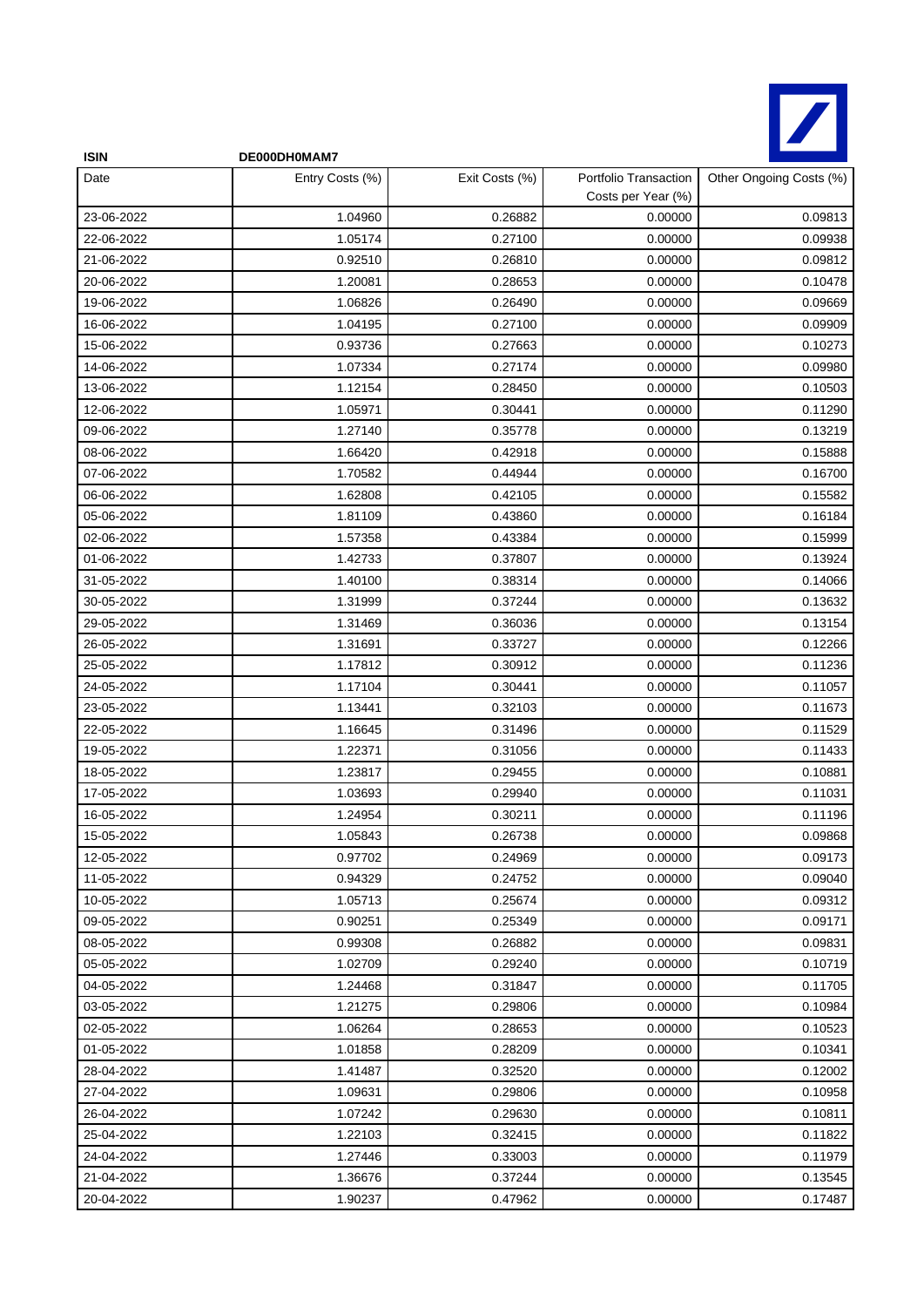| 19-04-2022 | 1.63735 | 0.40161 | 0.00000 | 0.14638 |
|------------|---------|---------|---------|---------|
| 18-04-2022 | 1.60263 | 0.39761 | 0.00000 | 0.14514 |
| 13-04-2022 | 1.54281 | 0.40984 | 0.00000 | 0.14840 |
| 12-04-2022 | 1.33801 | 0.36630 | 0.00000 | 0.13274 |
| 11-04-2022 | 1.26362 | 0.36036 | 0.00000 | 0.12997 |
| 10-04-2022 | 1.33569 | 0.38536 | 0.00000 | 0.13893 |
| 07-04-2022 | 1.38085 | 0.38760 | 0.00000 | 0.14031 |
| 06-04-2022 | 1.44820 | 0.40733 | 0.00000 | 0.14766 |
| 05-04-2022 | 1.65742 | 0.43573 | 0.00000 | 0.15842 |
| 04-04-2022 | 1.92096 | 0.47170 | 0.00000 | 0.17087 |
| 03-04-2022 | 1.83281 | 0.45045 | 0.00000 | 0.16190 |
| 31-03-2022 | 1.69773 | 0.43860 | 0.00000 | 0.15696 |
| 30-03-2022 | 1.66673 | 0.43860 | 0.00000 | 0.15576 |
| 29-03-2022 | 1.81366 | 0.45662 | 0.00000 | 0.16280 |
| 28-03-2022 | 1.79510 | 0.43668 | 0.00000 | 0.15726 |
| 27-03-2022 | 1.54412 | 0.44053 | 0.00000 | 0.15891 |
| 25-03-2022 | 1.41028 | 0.40568 | 0.00000 | 0.14536 |
| 24-03-2022 | 1.41631 | 0.39604 | 0.00000 | 0.14176 |
| 23-03-2022 | 1.35990 | 0.38536 | 0.00000 | 0.13757 |
| 22-03-2022 | 1.29001 | 0.37383 | 0.00000 | 0.13337 |
| 21-03-2022 | 1.35812 | 0.38168 | 0.00000 | 0.13554 |
| 18-03-2022 | 1.45438 | 0.36969 | 0.00000 | 0.13101 |
| 17-03-2022 | 1.43197 | 0.35088 | 0.00000 | 0.12411 |
| 16-03-2022 | 1.21200 | 0.32258 | 0.00000 | 0.11419 |
| 15-03-2022 | 1.00358 | 0.28249 | 0.00000 | 0.09868 |
| 14-03-2022 | 1.12819 | 0.30960 | 0.00000 | 0.10949 |
| 11-03-2022 | 1.10595 | 0.30166 | 0.00000 | 0.10624 |
| 10-03-2022 | 1.04144 | 0.29112 | 0.00000 | 0.10162 |
| 09-03-2022 | 1.18426 | 0.28450 | 0.00000 | 0.10005 |
| 08-03-2022 | 1.06290 | 0.28450 | 0.00000 | 0.10076 |
| 07-03-2022 | 1.33686 | 0.32415 | 0.00000 | 0.11593 |
| 04-03-2022 | 1.13325 | 0.32103 | 0.00000 | 0.11314 |
| 03-03-2022 | 1.73730 | 0.35971 | 0.00000 | 0.12705 |
| 02-03-2022 | 0.76972 | 0.32310 | 0.00000 | 0.11339 |
| 01-03-2022 | 0.88287 | 0.34904 | 0.00000 | 0.12126 |
| 28-02-2022 | 0.69963 | 0.30960 | 0.00000 | 0.10718 |
| 25-02-2022 | 0.72426 | 0.29499 | 0.00000 | 0.10165 |
| 24-02-2022 | 0.59008 | 0.30120 | 0.00000 | 0.10326 |
| 23-02-2022 | 0.87846 | 0.33167 | 0.00000 | 0.11355 |
| 22-02-2022 | 0.78979 | 0.31898 | 0.00000 | 0.10905 |
| 21-02-2022 | 0.74025 | 0.32468 | 0.00000 | 0.11075 |
| 18-02-2022 | 0.83822 | 0.33898 | 0.00000 | 0.11598 |
| 17-02-2022 | 0.64732 | 0.33003 | 0.00000 | 0.11283 |
| 15-02-2022 | 0.81030 | 0.32573 | 0.00000 | 0.11142 |
| 14-02-2022 | 0.72458 | 0.30534 | 0.00000 | 0.10422 |
| 11-02-2022 | 0.77960 | 0.32258 | 0.00000 | 0.10979 |
| 10-02-2022 | 0.71343 | 0.34305 | 0.00000 | 0.11668 |
| 09-02-2022 | 0.80641 | 0.32895 | 0.00000 | 0.11189 |
| 08-02-2022 | 0.81659 | 0.33613 | 0.00000 | 0.11467 |
| 07-02-2022 | 0.70046 | 0.31847 | 0.00000 | 0.10796 |
| 04-02-2022 | 0.64230 | 0.32787 | 0.00000 | 0.11094 |
| 03-02-2022 | 0.64722 | 0.32626 | 0.00000 | 0.11208 |
| 02-02-2022 | 0.76785 | 0.32733 | 0.00000 | 0.11258 |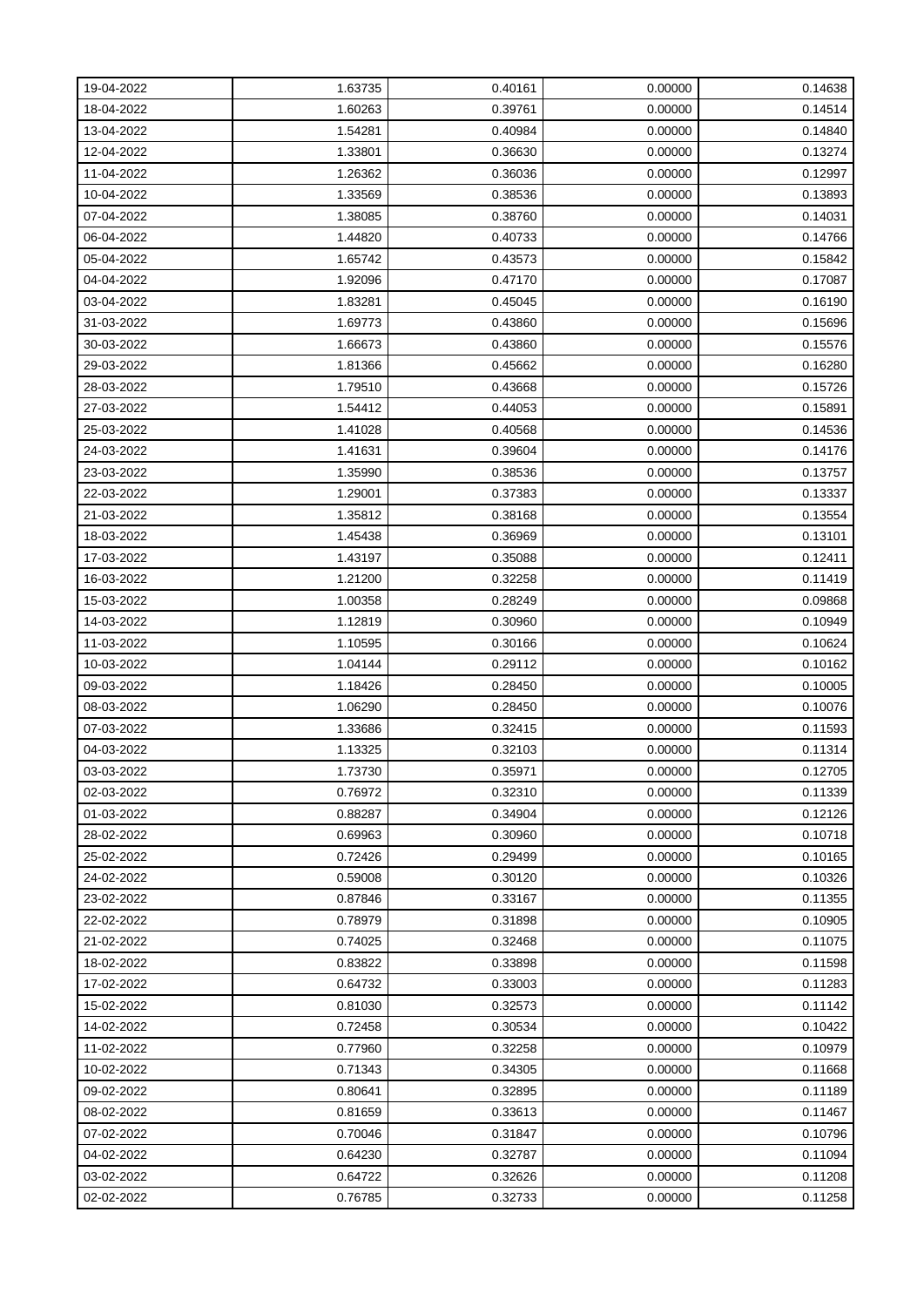| 01-02-2022 | 0.75274 | 0.33841 | 0.00000 | 0.11690 |
|------------|---------|---------|---------|---------|
| 31-01-2022 | 0.73658 | 0.31397 | 0.00000 | 0.10870 |
| 28-01-2022 | 0.68856 | 0.31104 | 0.00000 | 0.10778 |
| 27-01-2022 | 0.75566 | 0.32841 | 0.00000 | 0.11385 |
| 26-01-2022 | 0.83103 | 0.36969 | 0.00000 | 0.12825 |
| 25-01-2022 | 0.71019 | 0.34130 | 0.00000 | 0.11768 |
| 24-01-2022 | 0.71174 | 0.36166 | 0.00000 | 0.12479 |
| 21-01-2022 | 0.89234 | 0.39293 | 0.00000 | 0.13614 |
| 20-01-2022 | 0.86072 | 0.41152 | 0.00000 | 0.14285 |
| 19-01-2022 | 1.07955 | 0.41494 | 0.00000 | 0.14418 |
| 18-01-2022 | 0.98929 | 0.40080 | 0.00000 | 0.13827 |
| 17-01-2022 | 0.84543 | 0.40080 | 0.00000 | 0.13788 |
| 14-01-2022 | 1.09059 | 0.42105 | 0.00000 | 0.14481 |
| 13-01-2022 | 0.85457 | 0.41494 | 0.00000 | 0.14252 |
| 12-01-2022 | 0.79002 | 0.37879 | 0.00000 | 0.13048 |
| 11-01-2022 | 0.72821 | 0.33956 | 0.00000 | 0.11645 |
| 10-01-2022 | 0.78296 | 0.34483 | 0.00000 | 0.11848 |
| 07-01-2022 | 0.63339 | 0.30912 | 0.00000 | 0.10559 |
| 06-01-2022 | 0.56405 | 0.28736 | 0.00000 | 0.09766 |
| 05-01-2022 | 0.76501 | 0.31104 | 0.00000 | 0.10640 |
| 04-01-2022 | 0.60334 | 0.30120 | 0.00000 | 0.10285 |
| 03-01-2022 | 0.76272 | 0.32468 | 0.00000 | 0.11089 |
| 31-12-2021 | 0.60576 | 0.29369 | 0.00000 | 0.09970 |
| 30-12-2021 | 0.56148 | 0.28369 | 0.00000 | 0.09630 |
| 29-12-2021 | 0.60467 | 0.27855 | 0.00000 | 0.09459 |
| 28-12-2021 | 0.59796 | 0.28571 | 0.00000 | 0.09682 |
| 27-12-2021 | 0.66938 | 0.27624 | 0.00000 | 0.09355 |
| 23-12-2021 | 0.56351 | 0.27739 | 0.00000 | 0.09388 |
| 22-12-2021 | 0.57265 | 0.25806 | 0.00000 | 0.08704 |
| 21-12-2021 | 0.61436 | 0.25157 | 0.00000 | 0.08452 |
| 20-12-2021 | 0.52978 | 0.25284 | 0.00000 | 0.08526 |
| 17-12-2021 | 0.56730 | 0.28409 | 0.00000 | 0.09617 |
| 16-12-2021 | 0.60957 | 0.28490 | 0.00000 | 0.09662 |
| 15-12-2021 | 0.54028 | 0.26596 | 0.00000 | 0.08997 |
| 14-12-2021 | 0.68163 | 0.27816 | 0.00000 | 0.09439 |
| 13-12-2021 | 0.70784 | 0.29412 | 0.00000 | 0.10047 |
| 10-12-2021 | 0.68181 | 0.30120 | 0.00000 | 0.10292 |
| 09-12-2021 | 0.66971 | 0.31546 | 0.00000 | 0.10785 |
| 08-12-2021 | 0.76198 | 0.31746 | 0.00000 | 0.10911 |
| 07-12-2021 | 0.75235 | 0.29895 | 0.00000 | 0.10234 |
| 06-12-2021 | 0.70778 | 0.27778 | 0.00000 | 0.09422 |
| 03-12-2021 | 0.59006 | 0.26991 | 0.00000 | 0.09133 |
| 02-12-2021 | 0.69463 | 0.28050 | 0.00000 | 0.09502 |
| 01-12-2021 | 0.63989 | 0.28736 | 0.00000 | 0.09755 |
| 30-11-2021 | 0.64393 | 0.27510 | 0.00000 | 0.09274 |
| 29-11-2021 | 0.67467 | 0.29112 | 0.00000 | 0.09920 |
| 26-11-2021 | 0.53516 | 0.28490 | 0.00000 | 0.09713 |
| 25-11-2021 | 0.69844 | 0.31397 | 0.00000 | 0.10827 |
| 24-11-2021 | 0.62412 | 0.30675 | 0.00000 | 0.10554 |
| 23-11-2021 | 0.67924 | 0.29112 | 0.00000 | 0.09944 |
| 22-11-2021 | 0.75917 | 0.31847 | 0.00000 | 0.10936 |
| 19-11-2021 | 0.71325 | 0.32841 | 0.00000 | 0.11259 |
| 18-11-2021 | 0.81790 | 0.32895 | 0.00000 | 0.11277 |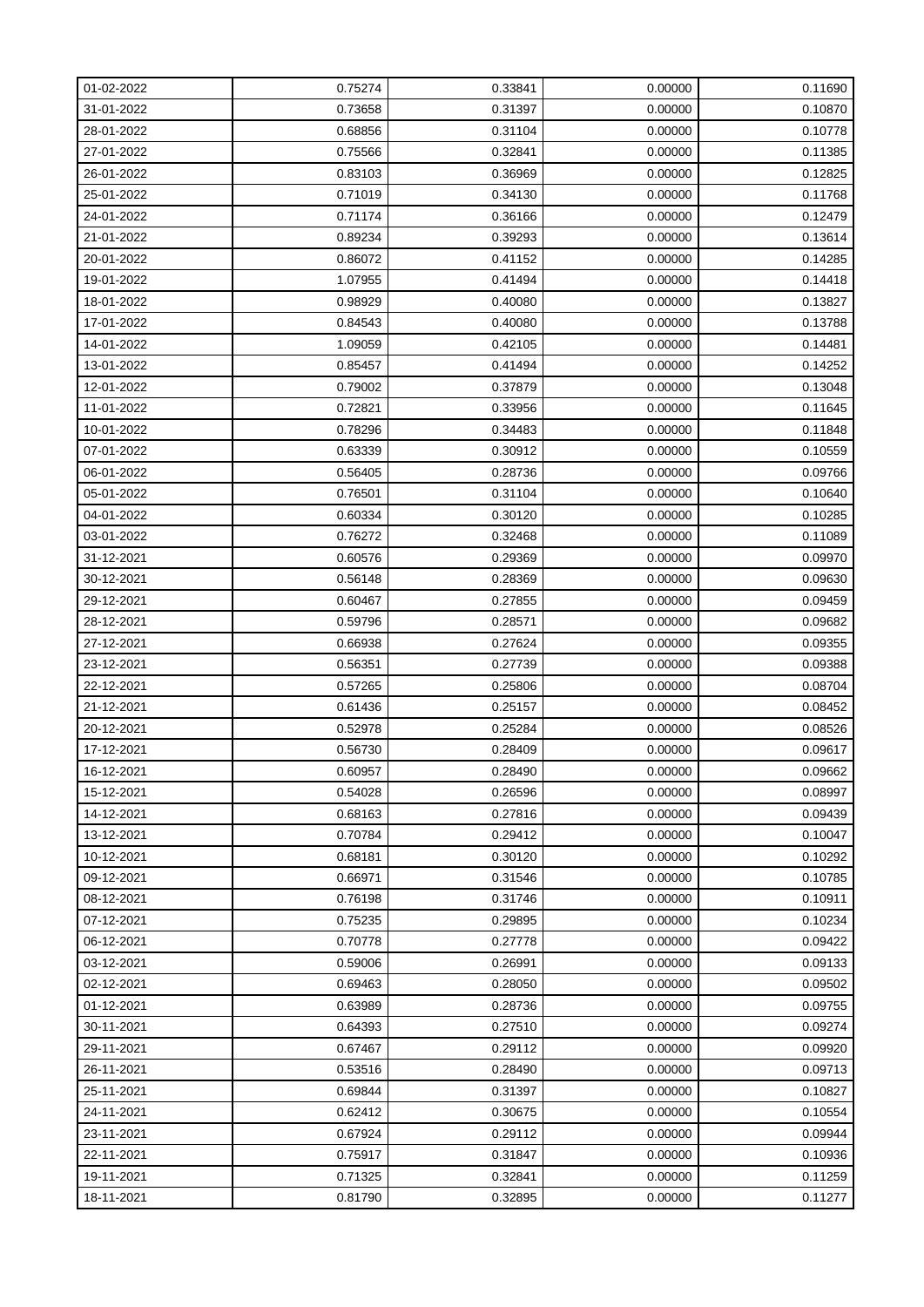| 17-11-2021 | 0.89030 | 0.35273 | 0.00000 | 0.12159 |
|------------|---------|---------|---------|---------|
| 16-11-2021 | 0.73248 | 0.35971 | 0.00000 | 0.12370 |
| 15-11-2021 | 0.80597 | 0.36364 | 0.00000 | 0.12416 |
| 12-11-2021 | 0.79978 | 0.33501 | 0.00000 | 0.11374 |
| 11-11-2021 | 0.85054 | 0.36101 | 0.00000 | 0.12301 |
| 10-11-2021 | 1.01602 | 0.41667 | 0.00000 | 0.14178 |
| 09-11-2021 | 0.83519 | 0.40984 | 0.00000 | 0.13914 |
| 08-11-2021 | 0.91629 | 0.40000 | 0.00000 | 0.13585 |
| 05-11-2021 | 0.78399 | 0.38986 | 0.00000 | 0.13253 |
| 04-11-2021 | 1.02279 | 0.42463 | 0.00000 | 0.14491 |
| 03-11-2021 | 1.05508 | 0.42283 | 0.00000 | 0.14376 |
| 02-11-2021 | 0.85949 | 0.42735 | 0.00000 | 0.14530 |
| 01-11-2021 | 1.06382 | 0.43197 | 0.00000 | 0.14735 |
| 28-10-2021 | 1.06279 | 0.46404 | 0.00000 | 0.15753 |
| 27-10-2021 | 0.94297 | 0.44248 | 0.00000 | 0.15085 |
| 26-10-2021 | 0.93473 | 0.42194 | 0.00000 | 0.14327 |
| 25-10-2021 | 0.93661 | 0.43573 | 0.00000 | 0.14820 |
| 24-10-2021 | 0.99996 | 0.46404 | 0.00000 | 0.15761 |
| 21-10-2021 | 1.03363 | 0.46296 | 0.00000 | 0.15747 |
| 20-10-2021 | 1.03339 | 0.46083 | 0.00000 | 0.15676 |
| 19-10-2021 | 0.96333 | 0.45351 | 0.00000 | 0.15431 |
| 18-10-2021 | 1.16584 | 0.47281 | 0.00000 | 0.16075 |
| 17-10-2021 | 0.99937 | 0.42644 | 0.00000 | 0.14501 |
| 14-10-2021 | 0.98502 | 0.45558 | 0.00000 | 0.15519 |
| 13-10-2021 | 1.07304 | 0.41841 | 0.00000 | 0.14190 |
| 12-10-2021 | 0.81597 | 0.39216 | 0.00000 | 0.13316 |
| 11-10-2021 | 0.78121 | 0.37736 | 0.00000 | 0.12769 |
| 10-10-2021 | 0.87287 | 0.38835 | 0.00000 | 0.13148 |
| 07-10-2021 | 0.83312 | 0.34072 | 0.00000 | 0.11472 |
| 06-10-2021 | 0.67318 | 0.32949 | 0.00000 | 0.11034 |
| 05-10-2021 | 0.72228 | 0.31056 | 0.00000 | 0.10370 |
| 04-10-2021 | 0.73480 | 0.32468 | 0.00000 | 0.10840 |
| 03-10-2021 | 0.77109 | 0.31797 | 0.00000 | 0.10585 |
| 30-09-2021 | 0.66185 | 0.28612 | 0.00000 | 0.09472 |
| 29-09-2021 | 0.60246 | 0.28818 | 0.00000 | 0.09524 |
| 28-09-2021 | 0.59803 | 0.29806 | 0.00000 | 0.09818 |
| 27-09-2021 | 0.70865 | 0.31201 | 0.00000 | 0.10307 |
| 26-09-2021 | 0.63027 | 0.30912 | 0.00000 | 0.10190 |
| 23-09-2021 | 0.71378 | 0.29630 | 0.00000 | 0.09698 |
| 22-09-2021 | 0.79467 | 0.30303 | 0.00000 | 0.09945 |
| 21-09-2021 | 0.67573 | 0.26918 | 0.00000 | 0.08737 |
| 20-09-2021 | 0.62855 | 0.28050 | 0.00000 | 0.09134 |
| 19-09-2021 | 0.53974 | 0.26846 | 0.00000 | 0.08722 |
| 16-09-2021 | 0.68070 | 0.30864 | 0.00000 | 0.10096 |
| 15-09-2021 | 0.63382 | 0.31056 | 0.00000 | 0.10158 |
| 14-09-2021 | 0.62391 | 0.30120 | 0.00000 | 0.09785 |
| 13-09-2021 | 0.76904 | 0.30817 | 0.00000 | 0.10029 |
| 12-09-2021 | 0.71613 | 0.30075 | 0.00000 | 0.09801 |
| 09-09-2021 | 0.69887 | 0.32154 | 0.00000 | 0.10477 |
| 08-09-2021 | 0.60046 | 0.29070 | 0.00000 | 0.09425 |
| 07-09-2021 | 0.68743 | 0.29499 | 0.00000 | 0.09561 |
| 06-09-2021 | 0.79439 | 0.33167 | 0.00000 | 0.10827 |
| 05-09-2021 | 0.71738 | 0.34247 | 0.00000 | 0.11201 |